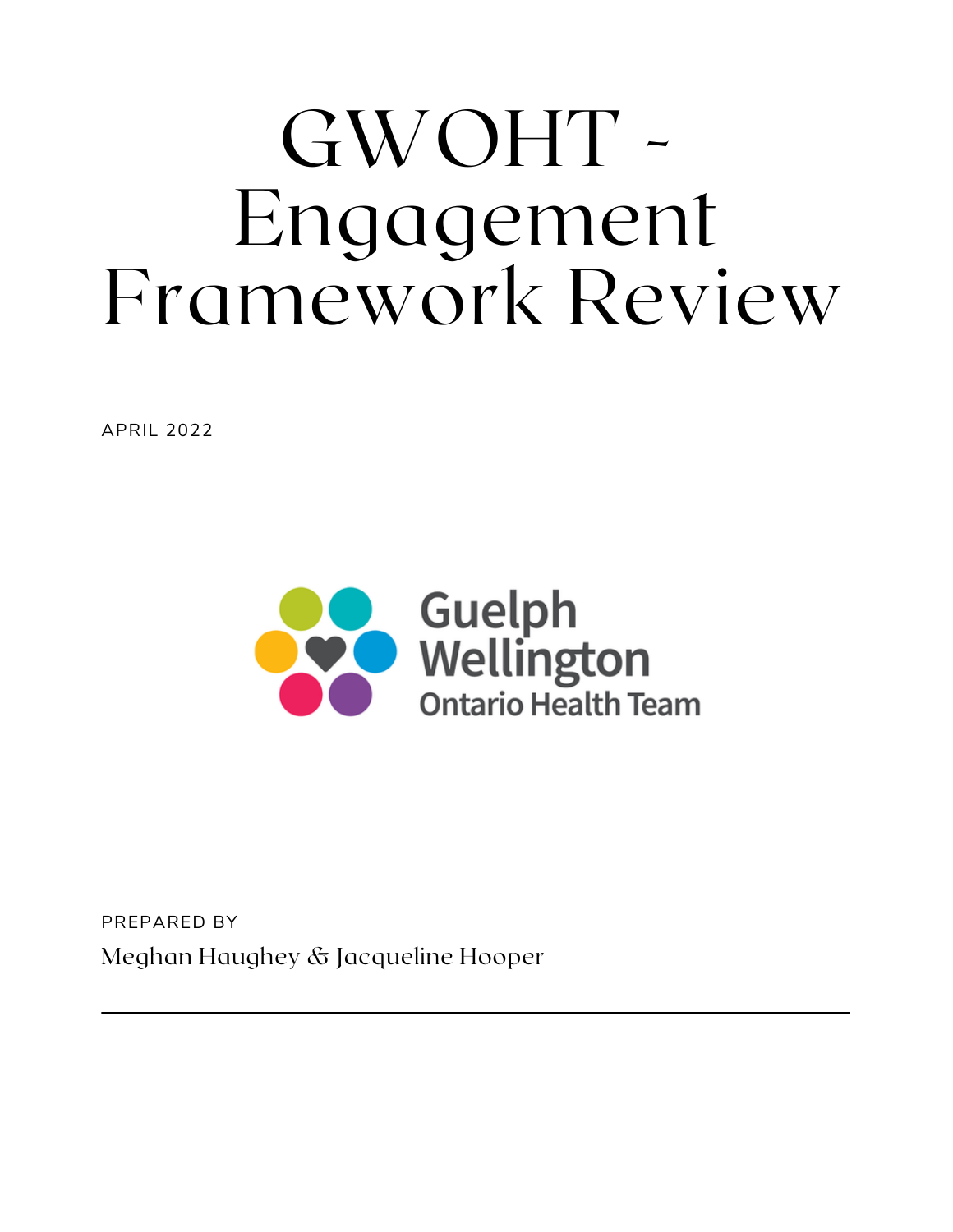## **Strategic Goal**

The Guelph Wellington OHT is committed to incorporating the experience, input, and insights from a wide range of diverse patients, family caregivers, and people with lived experiences. We will design and implement an innovative and transformational healthcare system that places the patient at the center of our decision-making. The Guelph Wellington OHT is committed to working with all system leaders, partners, and existing healthcare structures to ensure that a true partnership is formed with patients, family caregivers, and people with lived experience. We will do this by listening to individual lived experiences and ensuring patients are informed, involved, consulted, collaborated with, and empowered.



## **Adressing EDI**

When reviewing the established framework, recommendations and alternatives will be brought forward for GWOHT to focus more on embedding EDI (Equity, Diversity, and Inclusion) practices into everyday engagement with patient family caregivers and the community.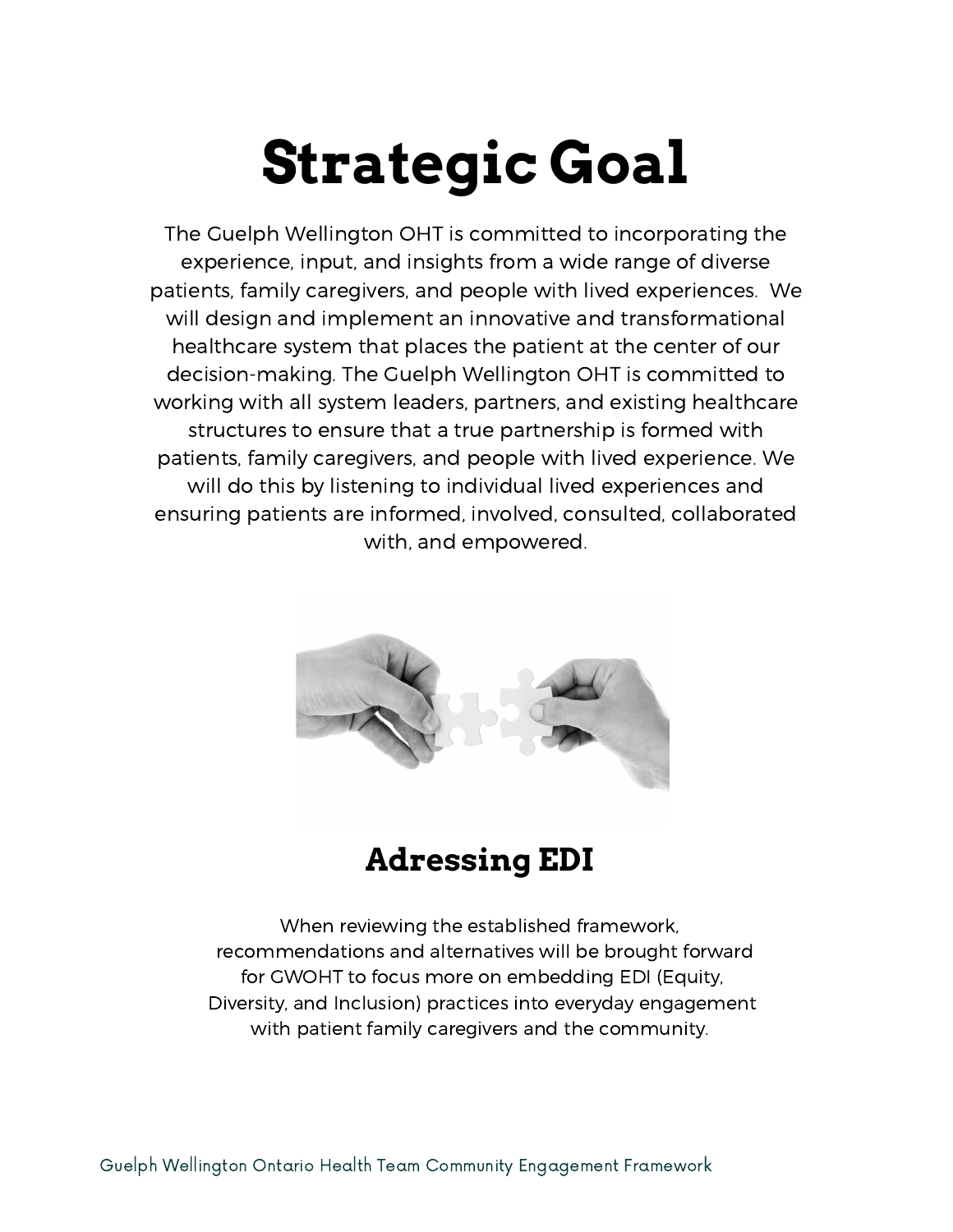## INFORM

Goal: To provide the public with balanced and objective information to assist them in understanding the problem, alternative opportunities and/or solutions.



## 01 — Why is it Important?

Equity = Universal access to information. Information brings health, opportunity, and social interaction.

To inform GWOHT patients transparently of all health care options available to them.

Complete transparency between GWOHT and patients/stakeholders while still respecting GWOHT confidentiality policies and privacies.



### 02 — Implementing EDI

GWOHT does not withhold any information and gives their patients and caregivers access to all information they know regarding patient care.

Information from GWOHT will allow patients to raise their voices and make their healthcare decisions.

"Lack of access to information is still a leading cause of death and an inhibitor of growth. Bridging the digital divide is of paramount importance as we need to be addressing the inequality in access to information" (Michels, G., Oleinik, Y., & Chai, D., 2015).



#### 03 — Recommendation

Making information available in ways that individuals can easily access. This can be done through different platforms; website, email, phone, in-person appointments, sign language translator, etc.

Language must be written or spoken in a way that is simple and easy to comprehend.

All information must be provided in both French and English as they are the 2 official languages in Canada.

Health records are always up to date, accurate, and available to provide transparency to help with decision-making.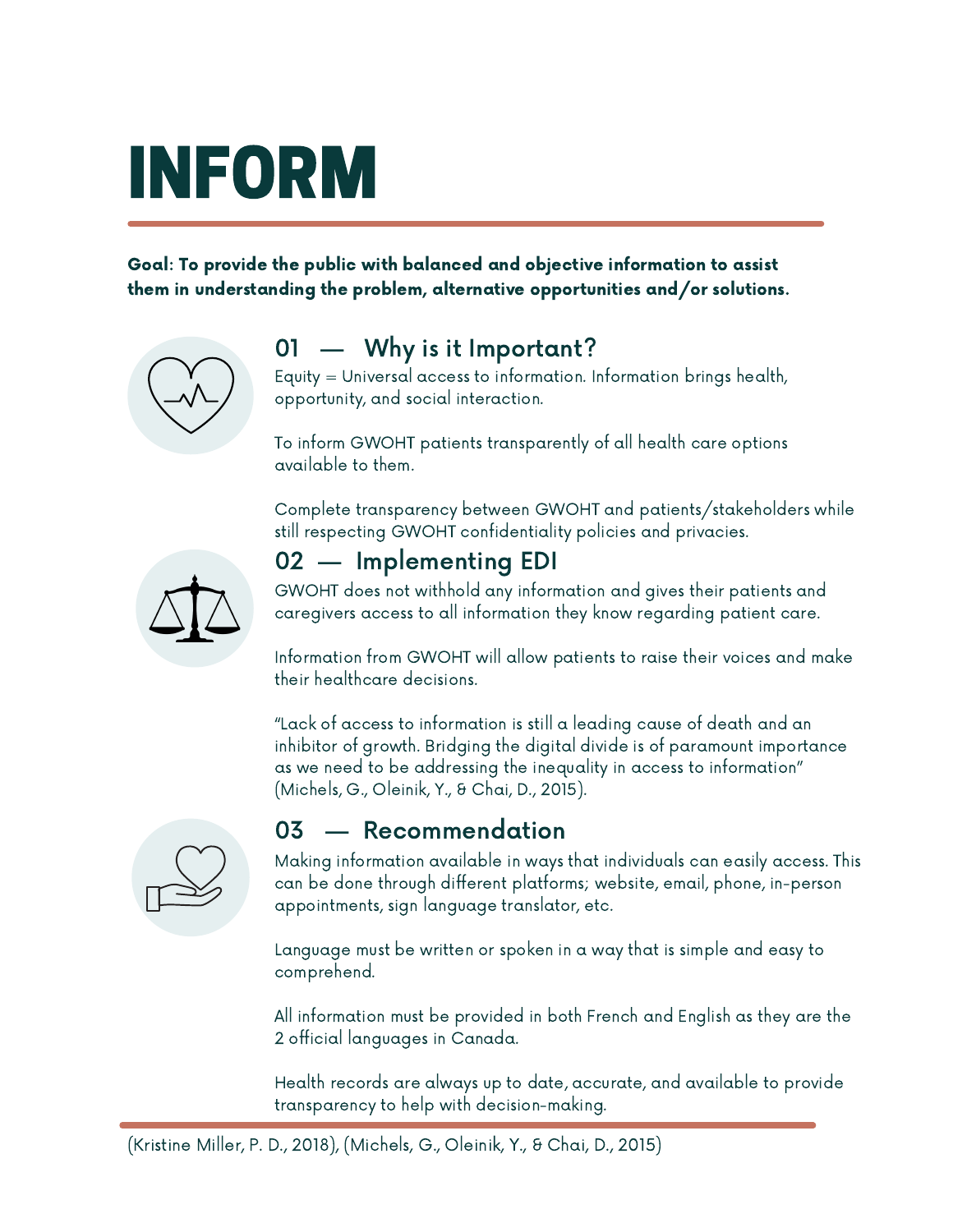## CONSULT

Goal: To obtain public feedback on analysis and/or decisions when involving is not applicable.



#### 01 — Why is it Important?

After GWOHT's implementation plan has been set, consult with the public to acknowledge opinions and concerns.

To gain insight into public values and perceptions, which are expected to improve the outcomes, equity, and legitimacy of decisions while retaining the central role of GWOHT policymakers.

Promote citizen participation and enhance democratic engagement by enabling citizens to influence plans and policies that affect them.



#### 02 — Implementing EDI

Clear expectations, goals, boundaries, and purpose will be articulated in all engagement work. Communication will be in plain- language and seek to be simple, clear, and effective. This will create transparency.

Acklowedges integrity. All individuals working together will hold each other accountable to a very high level of integrity that ensures people consistently model demonstrate and reflect these values. Integrity means we will do what we say.



#### 03 — Recommendation

GWOHT will consult individuals on all decisions made to discuss critiques and concerns. They will also discuss feedback on what could have been done better and plans to implement these considerations in the future.

Be supportive of patients' wants. "Activating the person's inner assets and supporting them to make the best use of them".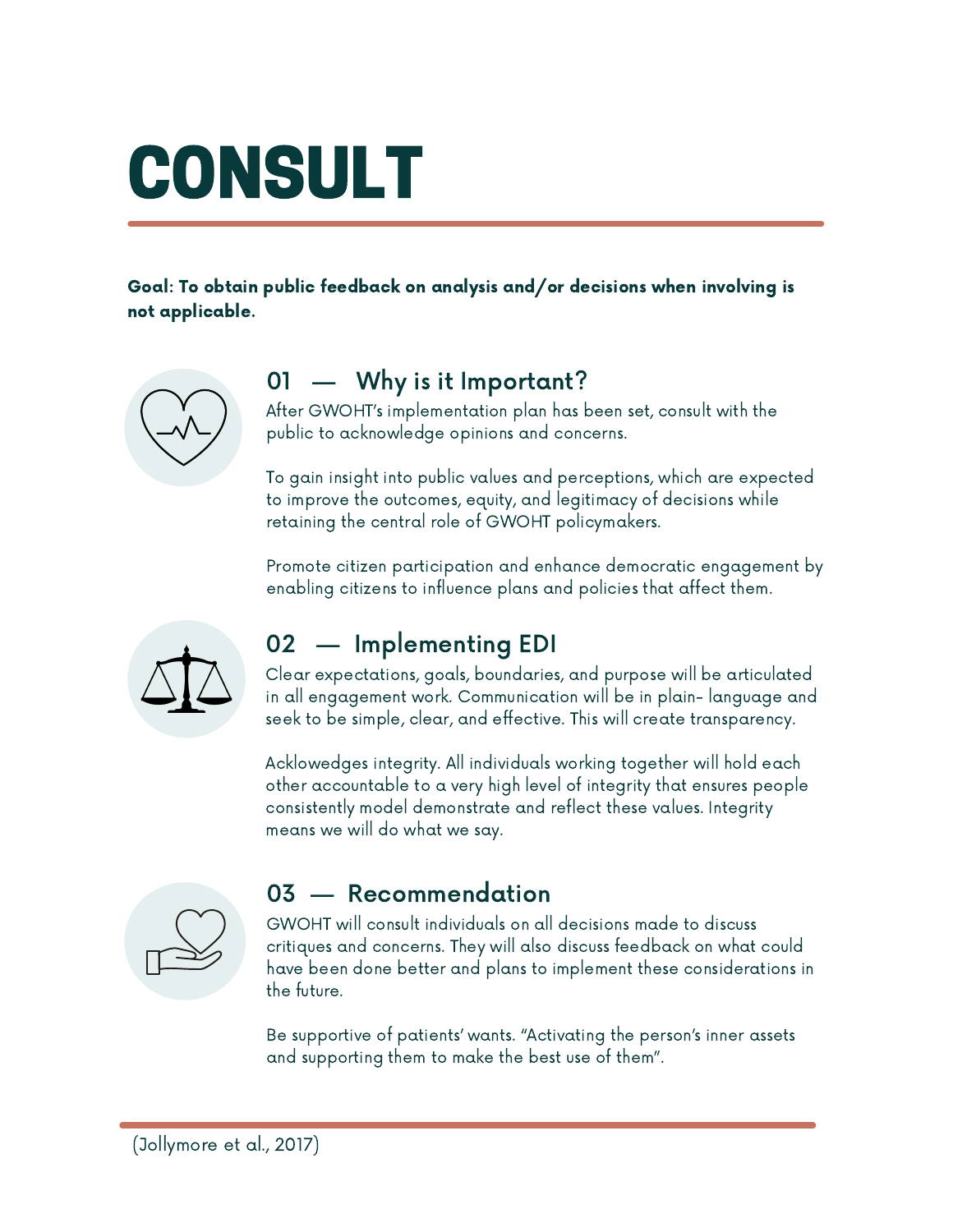## INVOLVE

Goal: To work directly with the public throughout the process to ensure that public concerns and aspirations are consistently understood and considered.



### 01 — Why is it Important?

There are 3 essential parties to involve during decision-making processes. 1) Stakeholders 2) Experts 3) Citizens.

For both citizens and GWOHT decision processes, the benefits of involving each other include; learning from and informing, persuading and building trust, and possible strategic alliances.

For citizen and GWOHT outcomes the benefits of involving each other include; breaking gridlock, better policy and implementation, as well as gaining skills/control respectively.



### 02 — Implementing EDI

Promotes anti-oppression and anti-racism: "How individuals from oppressed or marginalized populations have different experiences of healthcare".

Helps people become power-informed: "Acknowledges the power imbalances between patients and professionals".

Partnerships start to form. "Patients and professionals working towards a shared vision supporting each other to bring their unique wisdom and strengths to the table and driving change in the healthcare system".



#### 03 — Recommendation

Allow for public representatives to sit on board to act as public opinion, to create a strategic alliance.

Allow a neutral third party to act as an 'expert'; similar to a consultant in decision-making processes between GWOHT stakeholders and Guelph Wellington citizens.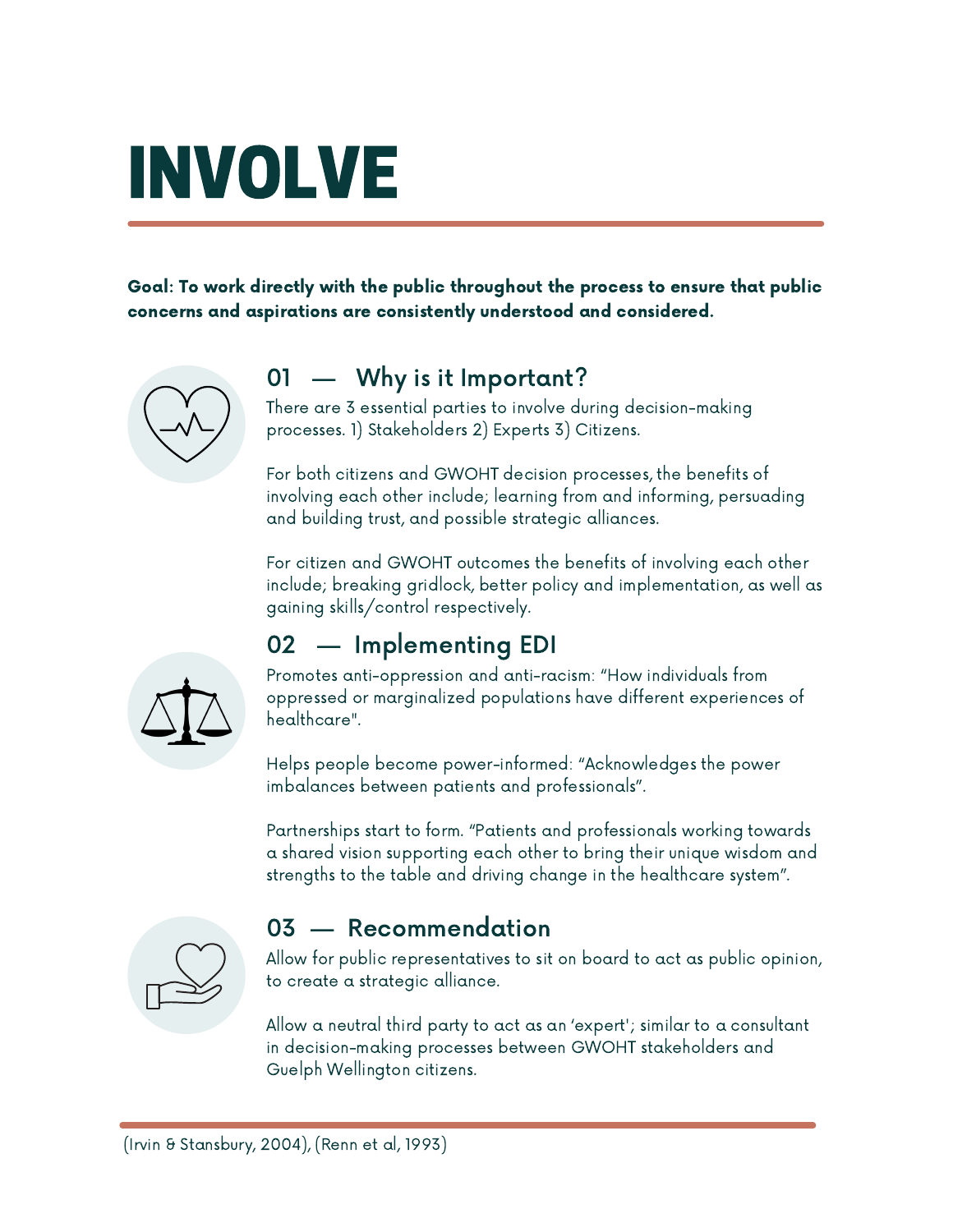# COLLABORATE

Goal: To partner with the public in each aspect of the decision including the development of alternatives and the identification of the preferred solution.



### 01 — Why is it Important?

Higher the perceived risk, the lower effort devoted to the alliance. This means that all members must ensure their decisions are researched to lower the risk of the outcomes.

Formal authority is essential to ensure GWOHT decisions are accurate.

Collaboration strategies, including defining roles, promoting creativity, incorporating missions and values, sharing resources, and open communication must be fostered and present to ensure collaboration amongst all.



#### 02 — Implementing EDI

Recognition that patients, families, and caregivers are unique and that involvement and engagement need to offer ample flexibility and options.

Supportive culture for the patients, families, and caregivers in the form of adequate training, onboarding, and ongoing assistance as needed when involved in OHT work.



#### 03 — Recommendation

Implementing more formal collaboration methods to stay having GWOHT in power and the public opinion within decision-making processes.

Have a safe and open space that all GWOHT patients and staff feel comfortable participating in when making decisions.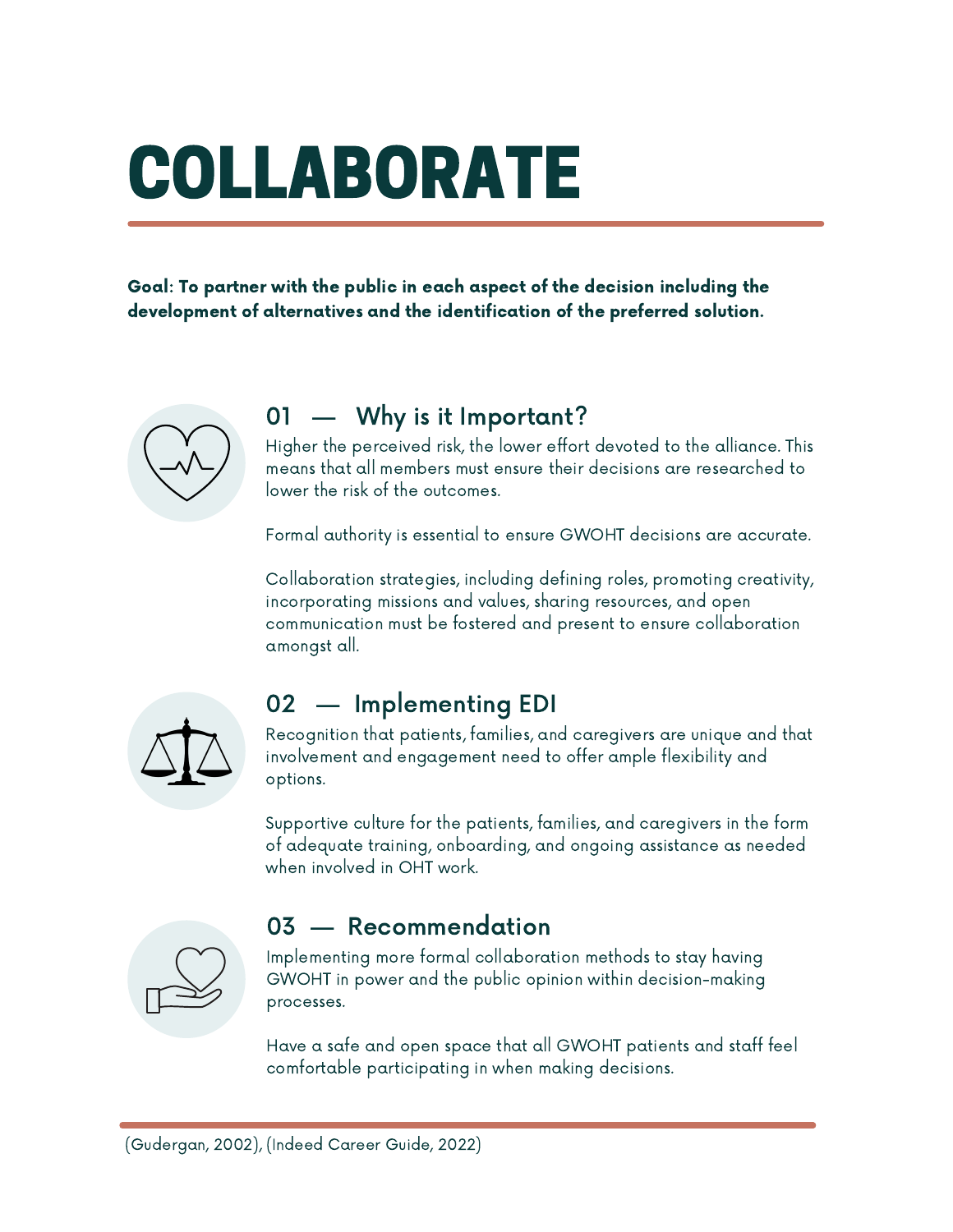## EMPOWER

#### Goal: To place final decision making in the hands of the public.



### 01 — Why is it Important?

GWOHT must have mutual respect between patients and professionals. This relationship must be viewed as equals in decision-making and information.

Patients should have self-efficacy. Advocating for themselves will help GWOHT staff achieve their wants and control issues. "While healthcare professionals are the experts in their knowledge of a disease, patients are the experts by experience. The empowerment process is about sharing both knowledge and experience to set new goals and learn with and from each other".



## 02 — Implementing EDI

Empowering individuals to stand up for themselves.

Allows individuals to feel heard and important. "Every human being matters, everyone is born equal in dignity and rights".

Protection of human rights, letting everyone be heard no matter their background.

Empowering staff and patients allows for gender equality and empowerment of women and the LGBTQ community.



#### 03 — Recommendation

Allow shared decision-making of treatment plans between GWOHT and patients. "An empowered patient is treated with respect, involved in shared decisionmaking, and is not patronized" (Ennis-O'Connor, M., 2022).

GWOHT must allow patients to advocate for themselves. "If you have a patient who wants to advocate for themselves and become informed, you also need a doctor that respects the patient's right to share decision making" (Ennis-O'Connor, M., 2022).

Training sessions for GWOHT will be held yearly to review patient involvement and empowerment. Both patients and GWOHT will stay informed.